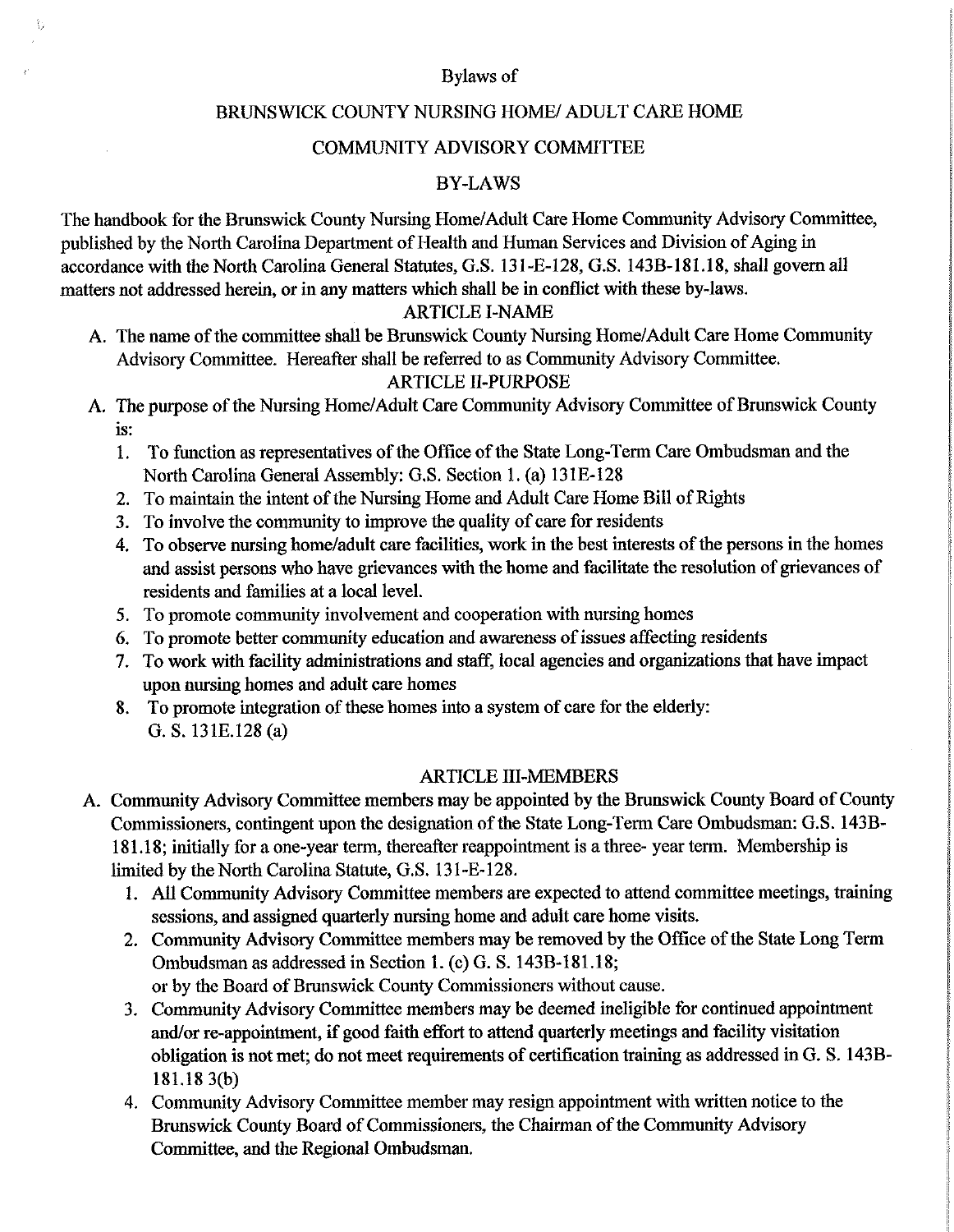5. Community Advisory Committee shall establish subcommittees of no more than <sup>5</sup> and no less than <sup>3</sup> for each nursing home and adult care home as addressed G.S. 131E- 128 ( b) 2

## ARTICLE IV -RESPONSIBILITIES

- A. Community Advisory Committee member participation is, but not limited to the following:
	- 1. Participating in fifty-one percent or half plus one of all scheduled visits to facilities annually
	- 2. Preparing Community Advisory Committee Quarterly/Annual Visitation Report, DHHS DOA 022/2004, as requested by Chairperson or designee
	- 3. Completing the Committee Member Activities Record; DHHS-DAAS- 001
		- a. Includes all activities, i.e. training sessions, quarterly meetings, nursing home visits and adult care home visits, etc.
		- b. Signed, dated and sent to Ombudsman by end of the quarter.
	- 4. To keep abreast of long term care issues through on-going training and technical assistance through the office of the Regional Ombudsman so as to provide current and relevant information to facilities.

a. Attend training sessions: 10 hours required (8 hours available at the quarterly meetings)

b. Attend quarterly committee meetings-three of four (75%); 2 unexcused absences may lead to removal from your appointment. See Article III, A3

c. Attend annual (October) refresher/recertification course offered by

Community Advisory Committee/Regional Ombudsman

- d. Attend Department of Aging, Ombudsman, etc. programs offered
- e. To receive and/or investigate complaints; document complaint information

# ARTICLE V -CONFIDENTIALITY

- A. Sec 712 (5) (C) (iii) of the Older Americans Act requires that North Carolina must establish procedures to protect the confidentiality of resident's records and the identity of the complainant with disclosure only at the discretion of the State Ombudsman or the person designated by the State Ombudsman to disclose files and records. The ombudsman's "discretion" does not include the right to disclose the name of a complainant or the resident's oral consent which is documented contemporaneously in accord with state policy or as required by court order. North Carolina law also stipulates that the committees observe the same confidentiality requirements.
	- 1. Use Complainant Form DHHS-DAAS-9115 ( Rev. 2017), or Resident Consent Form, DHHS-DAAS-9112 (Rev. 2017)
		- a. Completed documentation to be given to Chairperson or designee at nursing home visitation or Regional Ombudsman
		- b. Regional Ombudsman shall be informed of complaint/complainant as determined by Chairperson or designee for follow up
	- 2. Failure to maintain confidentiality may lead to release of committee appointment
	- 3. Annual Confidentiality statement reviewed, dated, and signed

# ARTICLE VI -COMMITTEE STRUCTURE

# A. Officers and Duties

 $\mathcal{V}$ 

- 1. The officers of the Community Advisory Committee shall consist of a Chairperson, Vice-Chairperson and Secretary, elected annually (October)
- 2. All officers may succeed themselves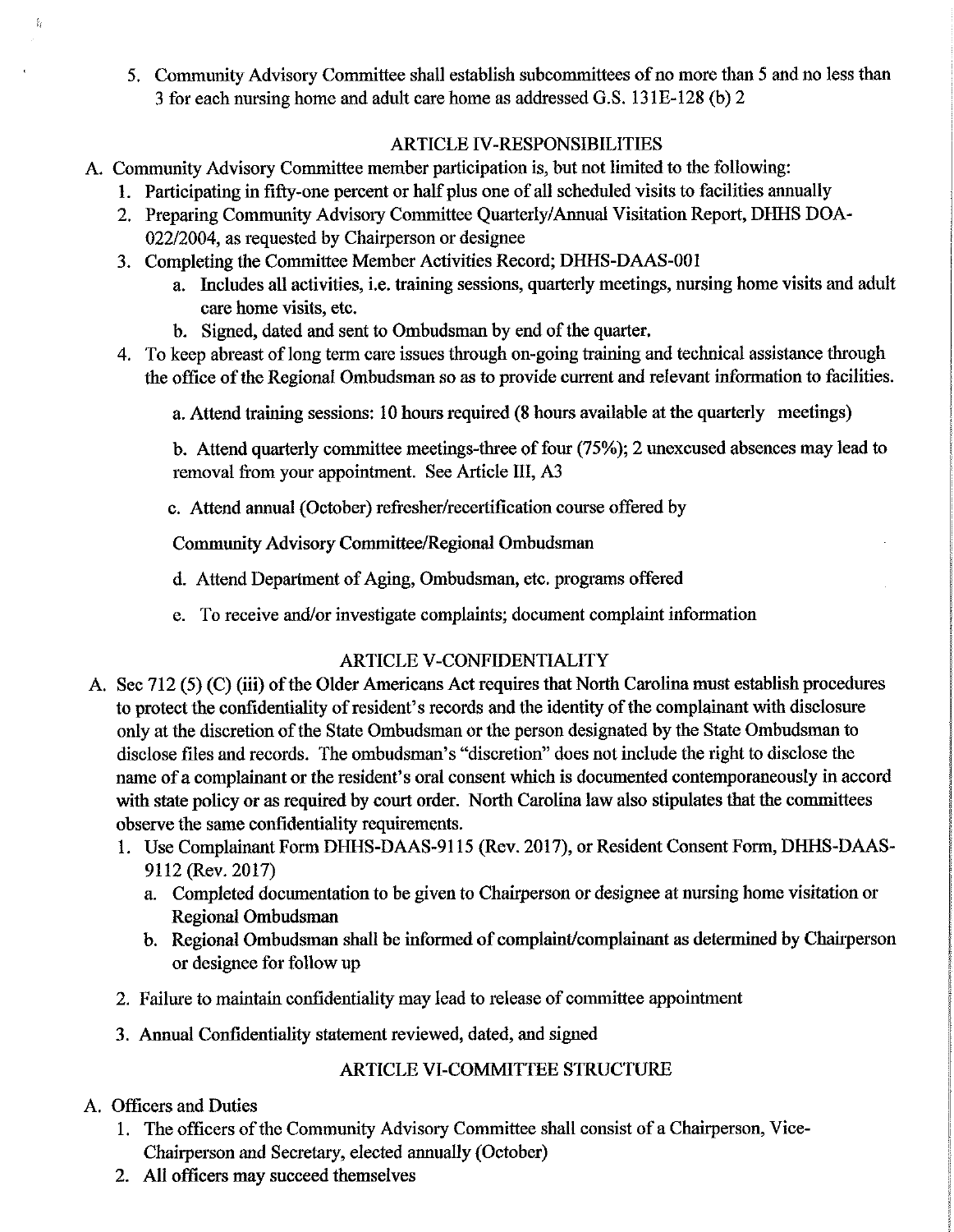- 3. No more than one office shall be held simultaneously by any member
- 4. Chairperson responsibilities
	- a. Shall preside at all meetings and public hearings
	- b. Shall set the agenda
	- c. Shall appoint standing and/or ad hoc committees
	- d. Shall decide all matters of order and procedure unless a majority call for a final decision
	- e. Shall vote as an Advisory Committee member on any issue before the committee
	- f. All official committee communication with the Brunswick County Board of Commissioner, state and local officials shall be conducted through the chairperson
	- g. Shall call executive sessions as needed with notice to the Regional Ombudsman; following the outlined North Carolina Statute G.S. 143-318.11
- 5. Vice -Chairperson responsibilities
	- a. Vice -Chairperson will assume duties of the Chairperson in his/her absence.
- 6. Secretary responsibilities

÷.

- a. Shall keep the minutes of the Community Advisory Committee
- b. Shall carry on routine correspondence
- c. Shall maintain the files of the Community Advisory Committee
- d. Shall give written copies of the written minutes to the Regional Ombudsman and Community Advisory Committee members before the next scheduled meeting; upon request, provide written copies to the Brunswick County Manager or Board of County Commissioners ARTICLE VII-MEETINGS/ORDER OF BUSINESS
- A. Quarterly meetings are held the 4th Tuesday of January, April, July, and October, at 10:00 AM
	- 1. Held at the Brunswick County Emergency Services Building
	- 2. Address: 3325 Old Highway, Bolivia, NC
- B. Attendance: see Article IV,  $3$  (a), (b), (c)
- C. Quorum of two thirds (2/3) of membership must be present to pass any order of business
- D. All meetings shall be conducted in accordance with normally accepted parliamentary procedure
- E. All meetings shall be open to the public except where confidentiality is required or permitted by law
- F. The order of business at any meeting may be altered at the discretion of the Chairperson or presiding officer
- G. Cancellation of meetings
	- 1. Whenever there is no business for the Advisory Committee, the chairperson, with the consent of all subcommittee chairpersons, may dispense with the regular meeting by giving notice to all members, to the clerk of Brunswick County Board of Commissioners, and Regional Ombudsman not less than seven (7) days prior to the time set for the meeting

## ARTICLE VIII-BY-LAW REVIEW/AMENDMENT

- A. To amend/review by-laws a committee of three shall be appointed by the Chairperson
- B. A notice of any proposed change in these by-laws shall be sent to all committee members ten ( 10) days prior to the meeting involved
- C. An amendment to these by-laws shall be made by a two thirds (2/3) majority of all the members present
- D. By -Laws shall be reviewed annually (October)